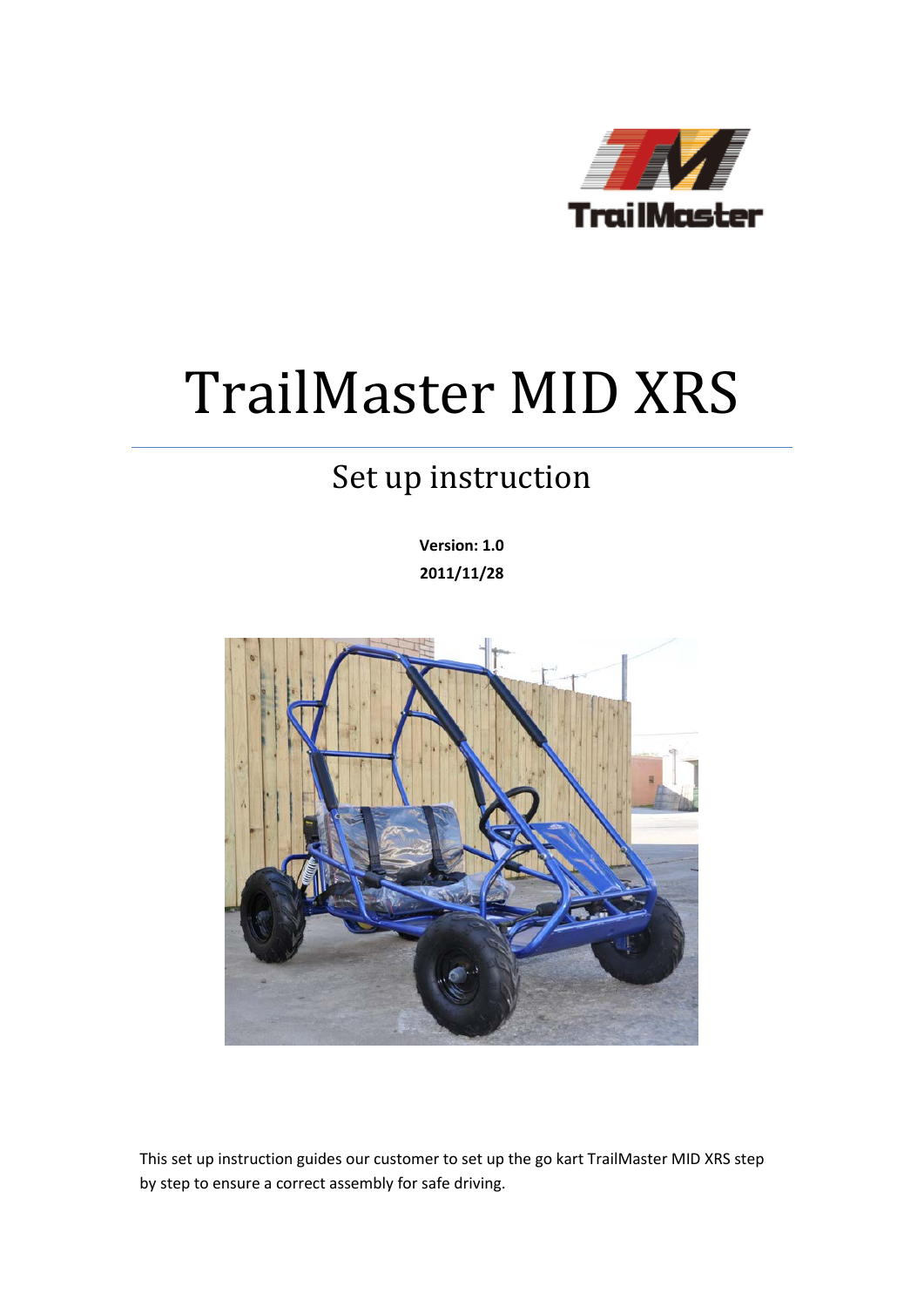- 1. Check the components after opening the box.
- 1.1 One sport steering wheel (pic.1)





1.2.1 One standard parts package, one manual, four hub coves, 5 cable bundles and one steering bolt cover (pic.2)



Pic.2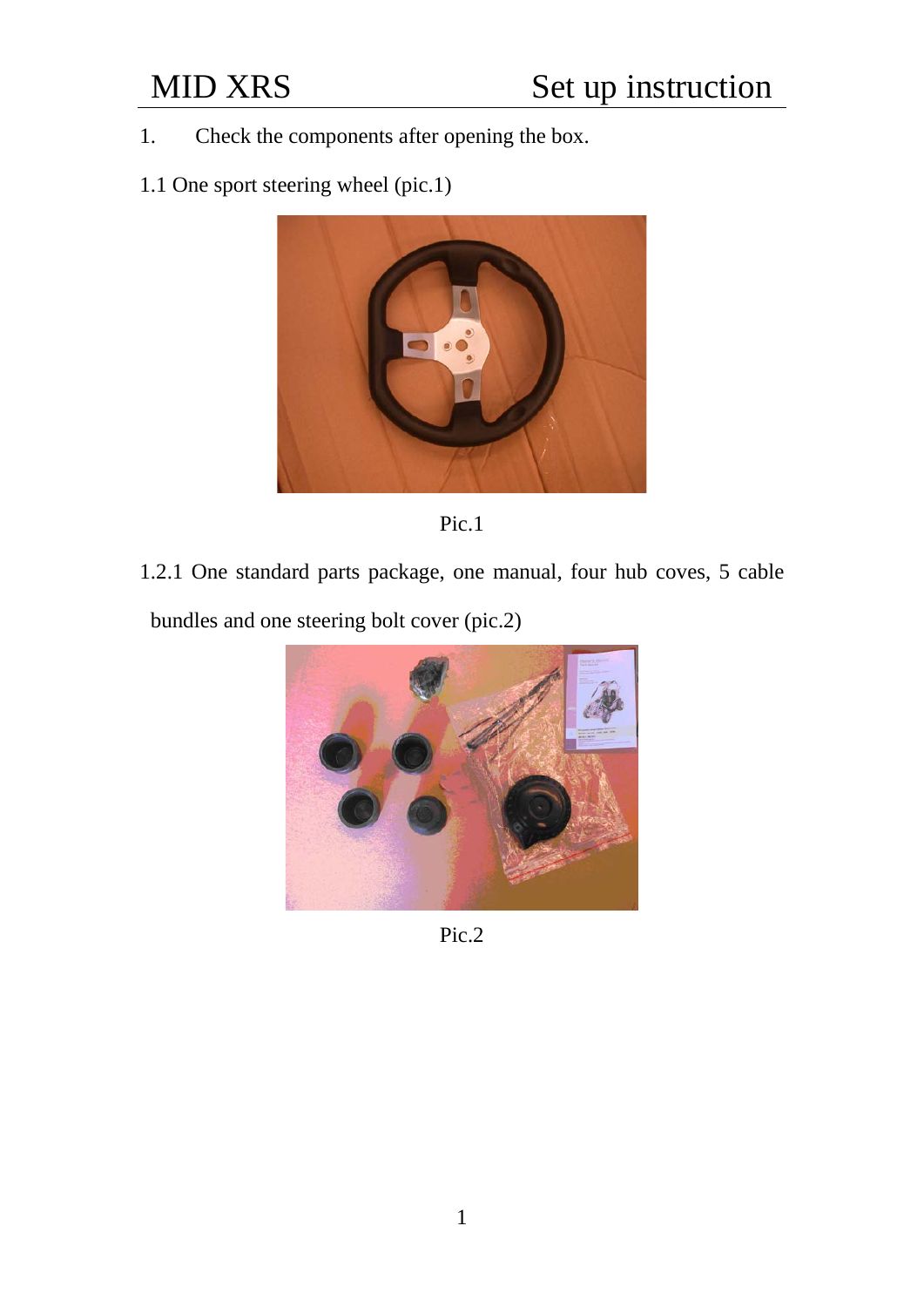1.2.2 In the standard parts package: 14 bolts M8x50, 2 cotter pins 3X40,

2 cotter pins 2.5X25, 20 R-washers, 6 self-locking nuts M8 (pic.3)



Pic.3

1.3 Two bar cages (pic. 4)





1.4 Two side bars for left and right side with tube seats (pic. 5)



Pic.5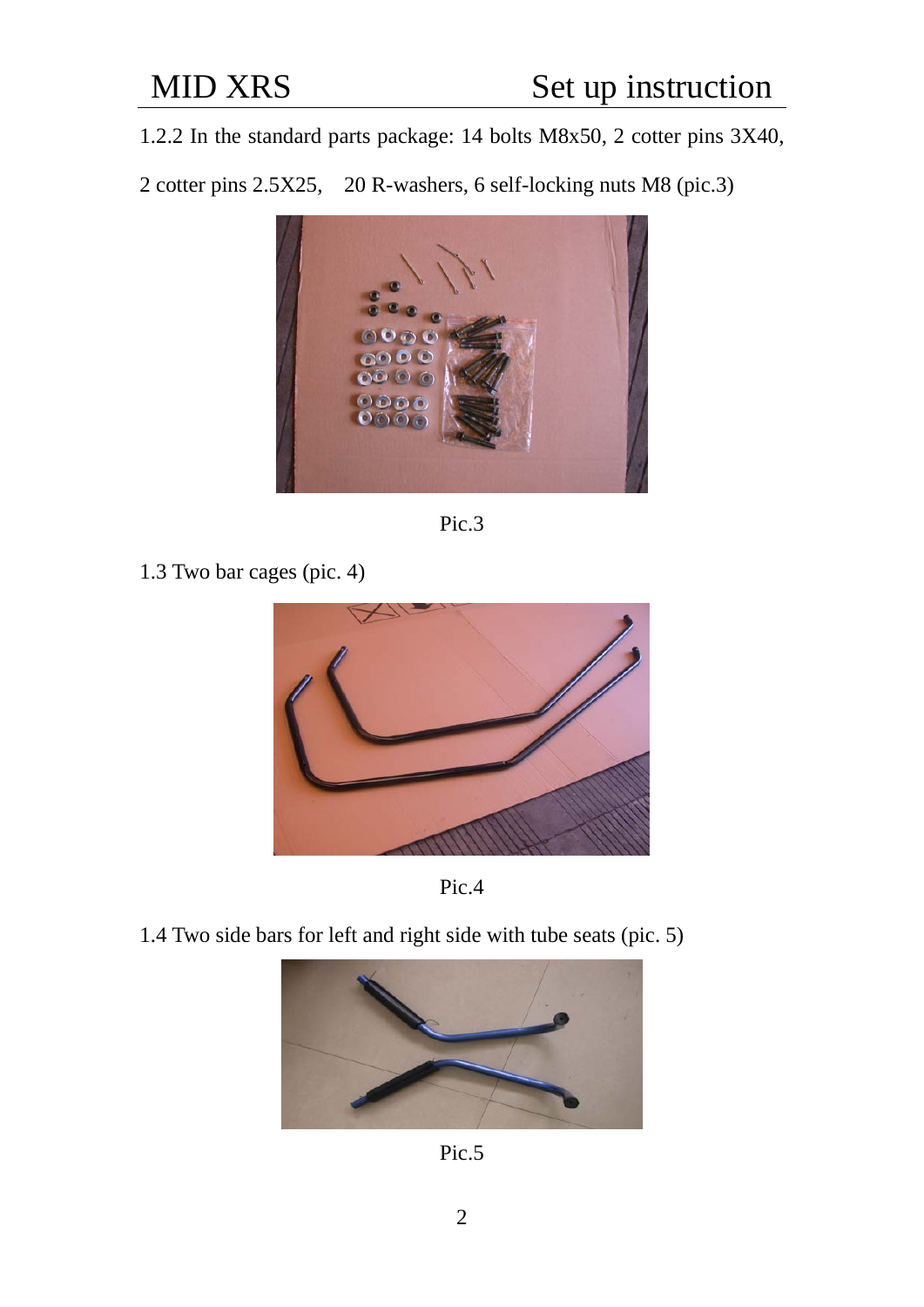1.5 One top cross bar with tube seats (pic.6)





1.6 front wheels left and right; rear wheels left and right (pic.7)



Pic.7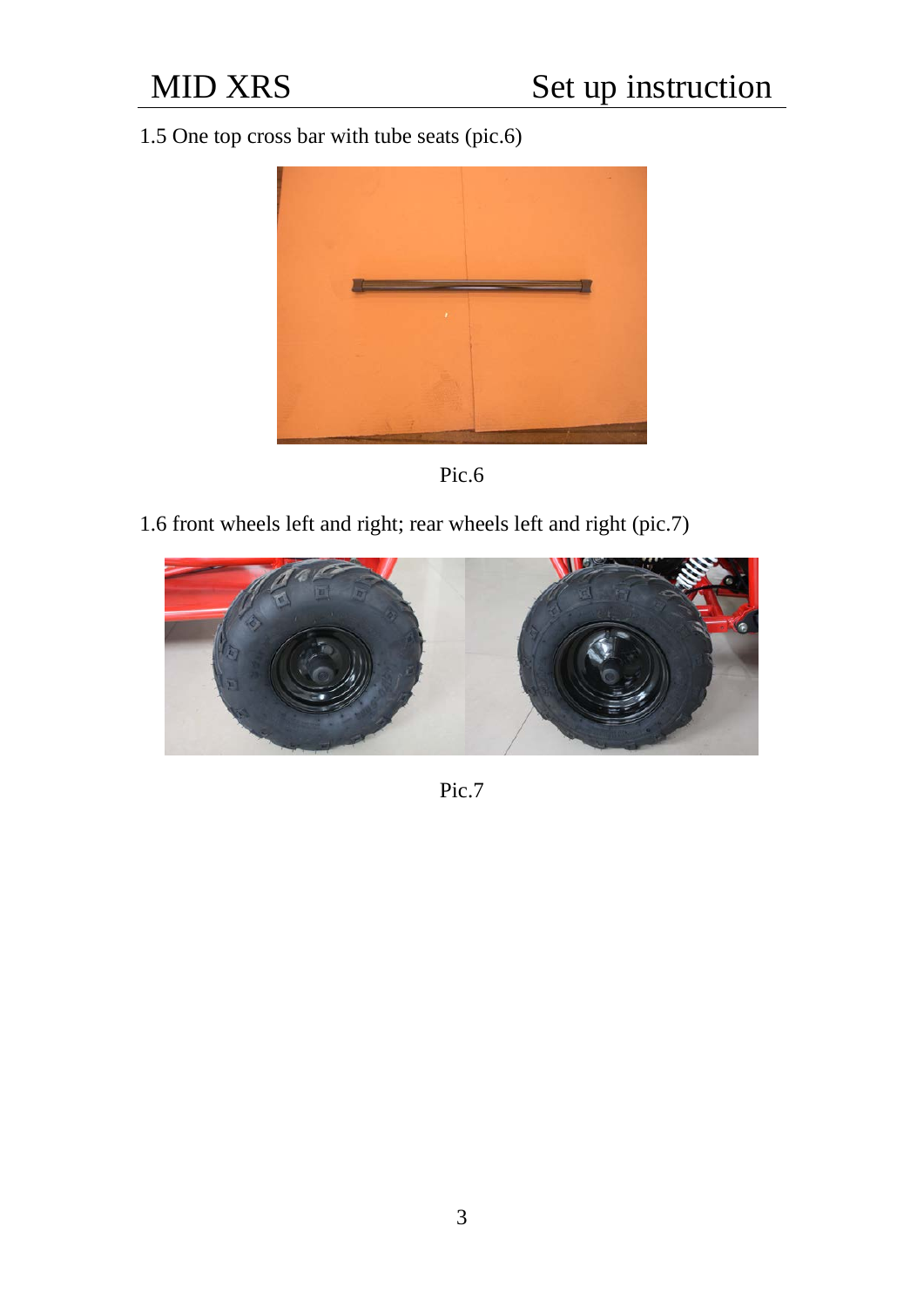### 2. Assembly

2.1 Assemble the rear wheels (pic.8): Take off the nut M16x1.5 and  $\Phi$ 16 washer from the rear axle. Raise up the tail part and set up the rear wheel onto the rear axle, screw the washer and nut screw tightly with 98-103NM, then open the cotter pin 3X40 for fixing, cover the hub cover.





2.2 Assemble the front wheel (pic.9): Take off the nut M12x1.25 and  $\Phi$ 12 washer from the rear axle. Raise up the front part and set up the rear wheel onto the rear axle, screw the washer and nut screw tightly with 55-62NM, cover the hub cover.



Pic.9

2.3 Assemble the long bar cages (pic.10): put two sides of long bar cages onto the connection rods on frame and rear cargo rack fixing with bolt M8x50, R-washer and M8 nut. Tighten the bolts.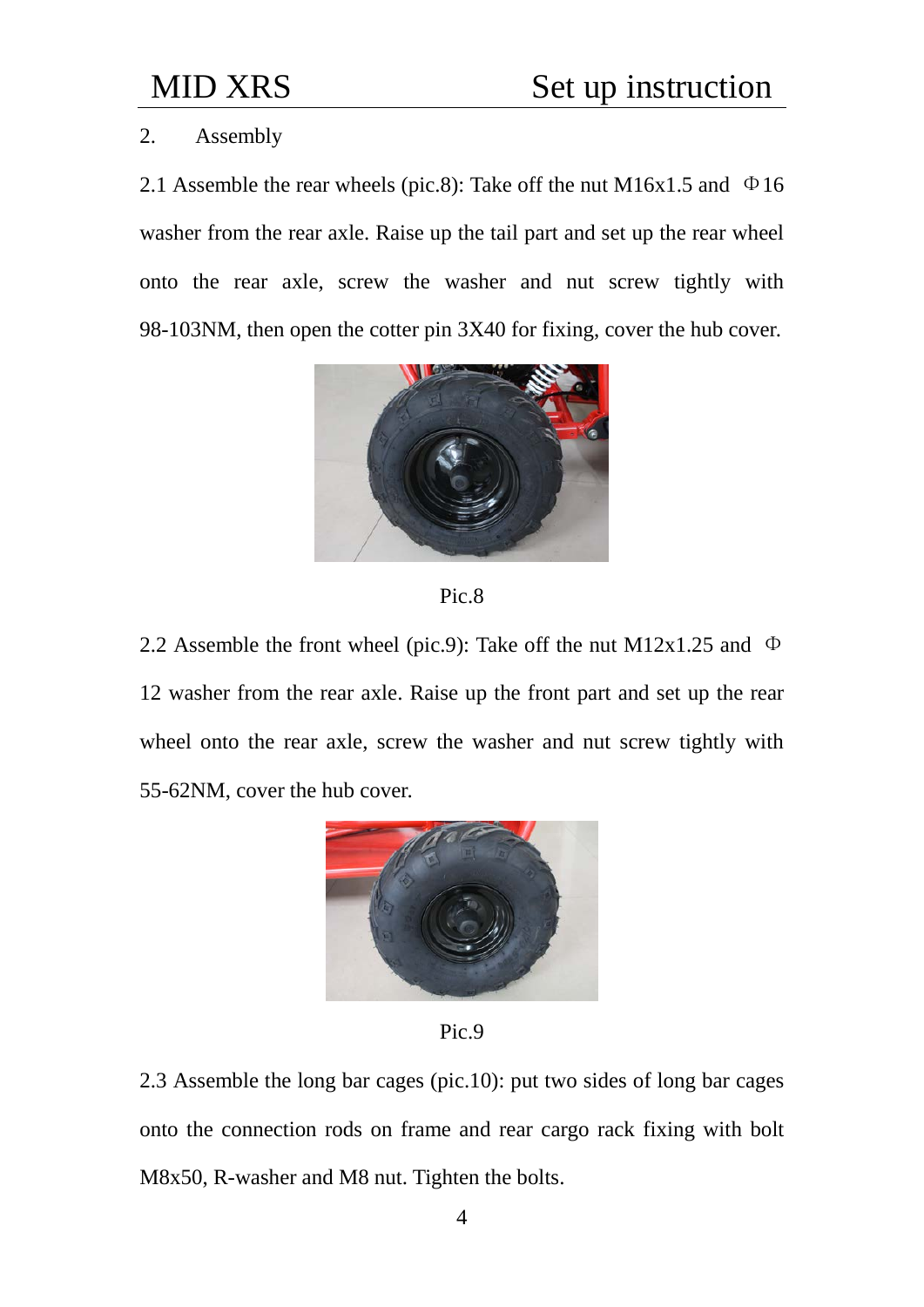### MID XRS Set up instruction



Pic.10

2.4 Assemble the side bar (pic.11): Put one side of side bar attaching the long bar cage, connect the side bar and the long bar cage together with bolt M8x50, R-washer, screw the bolts 3 turns. Connect another side of side bar onto the connection rod of frame with R-washer, bolt M8x50 and bolt. Screw on all the bolts tightly.



Pic.11

2.5 Assemble the cross bar (pic.12): Connect the cross bar with two long bar cages with bolt M8X50 and R-washer, do not tightening the bolts at this step.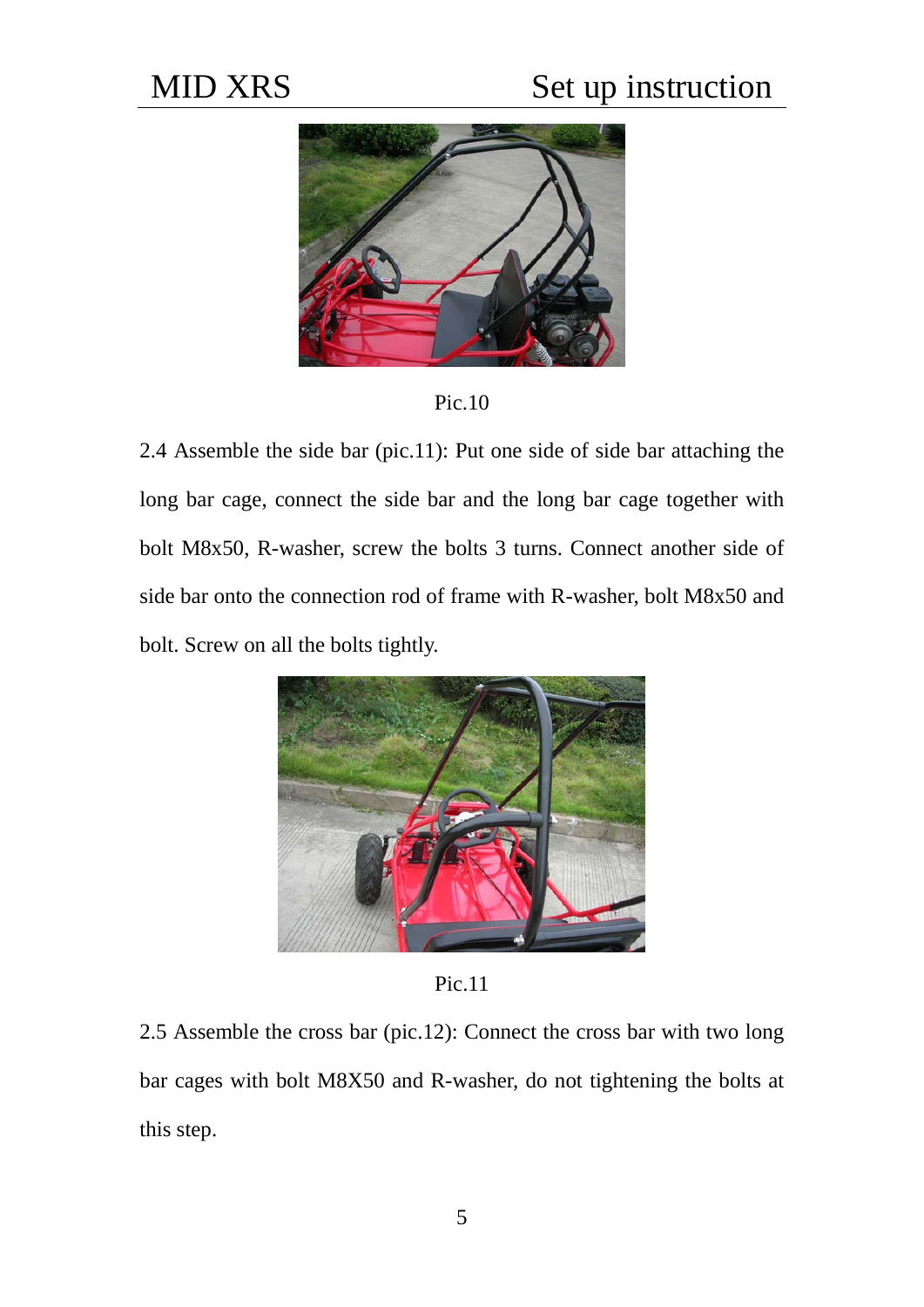## MID XRS Set up instruction



Pic.12

2.6 Screw on the bolts from step 2.3 to 2.5 with torque 22-29NM.

2.7 Assemble the steering wheel: Check the front wheel is at the straight position. Take down the bolts on steering shaft, put the steering wheel correctly onto the steering shaft (as shown in pic. 13). Screw the bolts with 11-16NM torque. Cover the steering bolt cover.



Pic.13